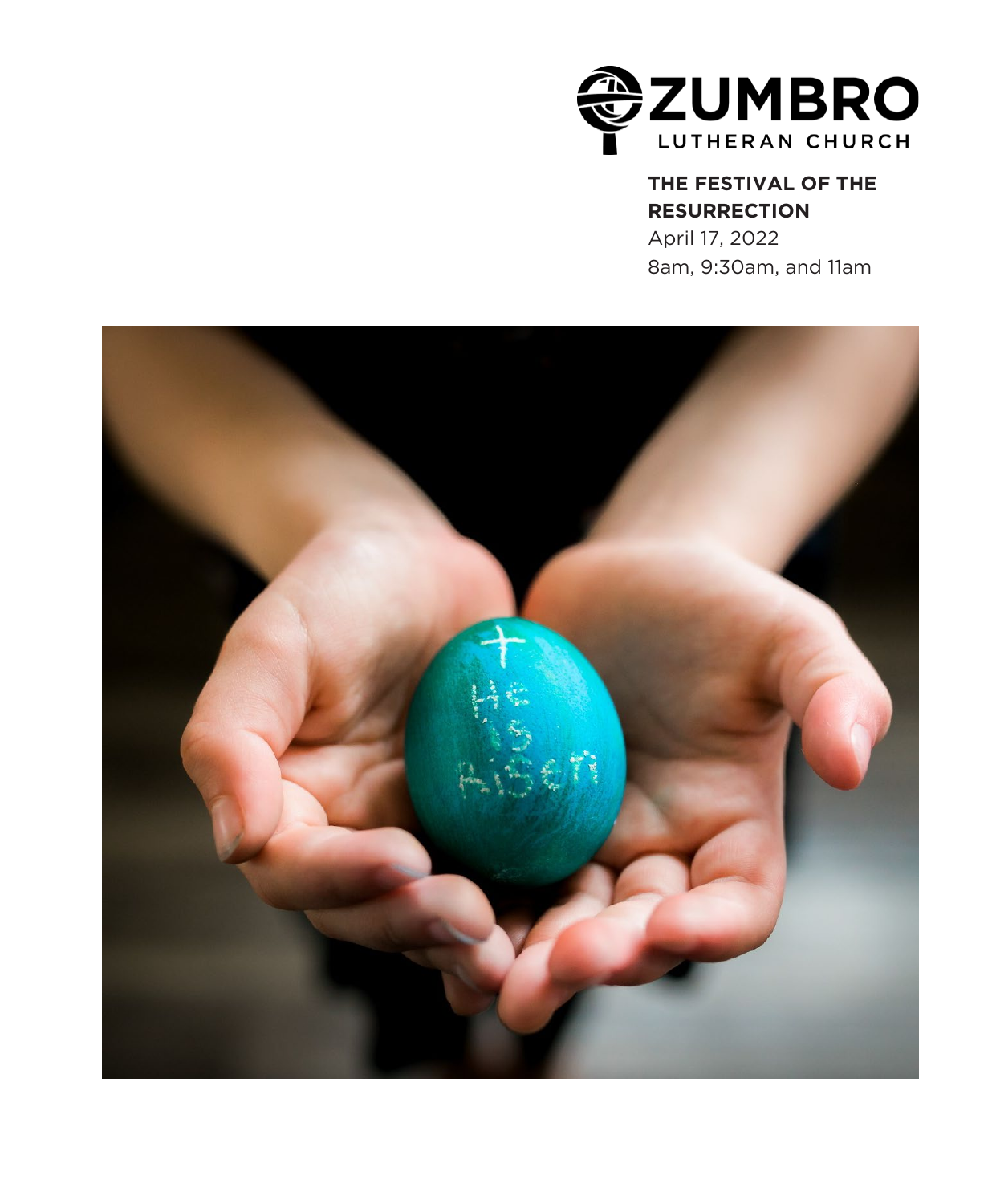# **Welcome to Zumbro Lutheran Church Happy Easter!**

# SUNDAY, APRIL 17, 2022

"The last enemy to be destroyed is death," Paul writes. Today Christ is risen, and we gather together with astonishment and joy. Christ is risen, and we have been set free from the bonds of death. Christ is risen, and we are forgiven. Christ is risen, and with the women at the tomb and Peter, we are amazed. Let us rejoice: Christ is risen indeed! Alleluia!

All who wish to sing the *Hallelujah Chorus* are invited to the front of the sanctuary during the final hymn. Music will be provided.

PRELUDE CHRIST THE LORD IS RISEN TODAY SETTING BY JOEL RANEY BEL CANTO HANDBELL CHOIR, RALPH SCHORNACK, PIANO; KRISTY GIERE, ORGAN

#### **CACOPHONY**

"On this a holy day of days, to God your hearts and voices raise, in laud and jubilee and praise. Alleluia! Alleluia!"

#### EASTER PROCLAMATION

- L: Alleluia! Christ is risen!
- **C: Christ is risen indeed! Alleluia! Alleluia!**
- L: May the darkness of our hearts and minds, our church and world be dispelled by the light of Christ who rises this day in glory.
- **C: Thanks be to God!**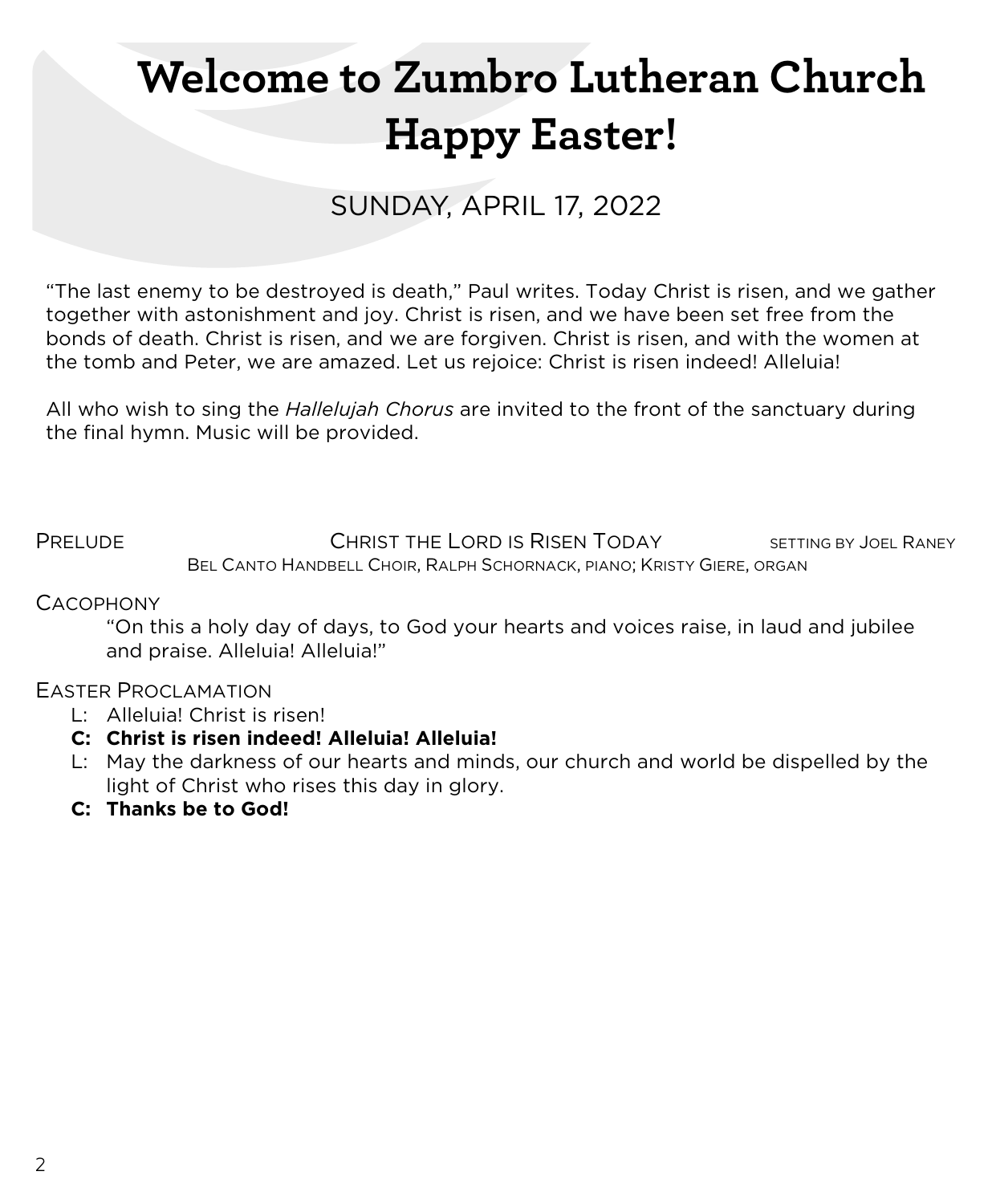HYMN 365 JESUS CHRIST IS RISEN TODAY



GREETING

- L: The grace of our Lord Jesus Christ, the love of God, and the communion of the Holy Spirit be with you all.
- **C: And also with you.**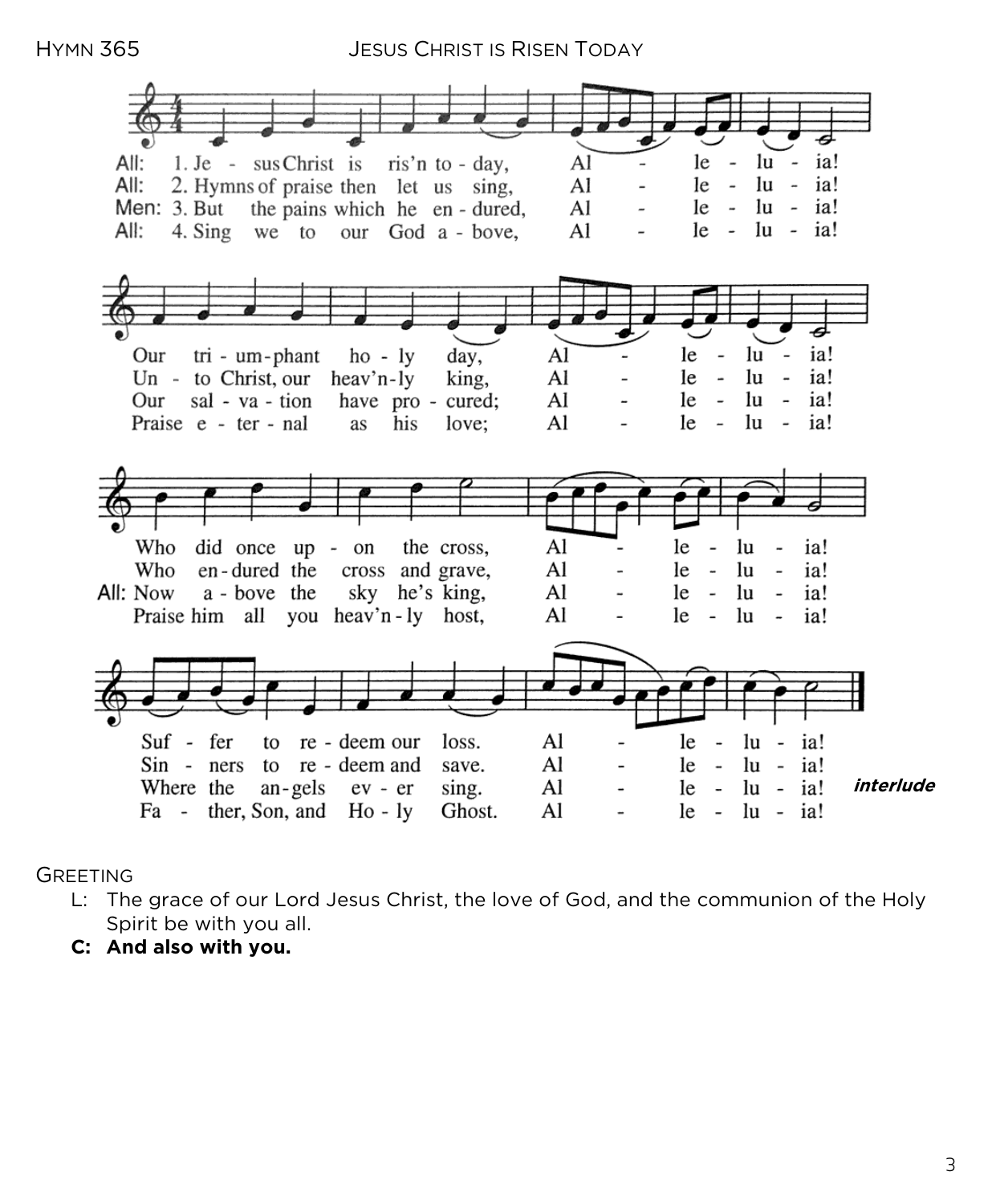

WELCOME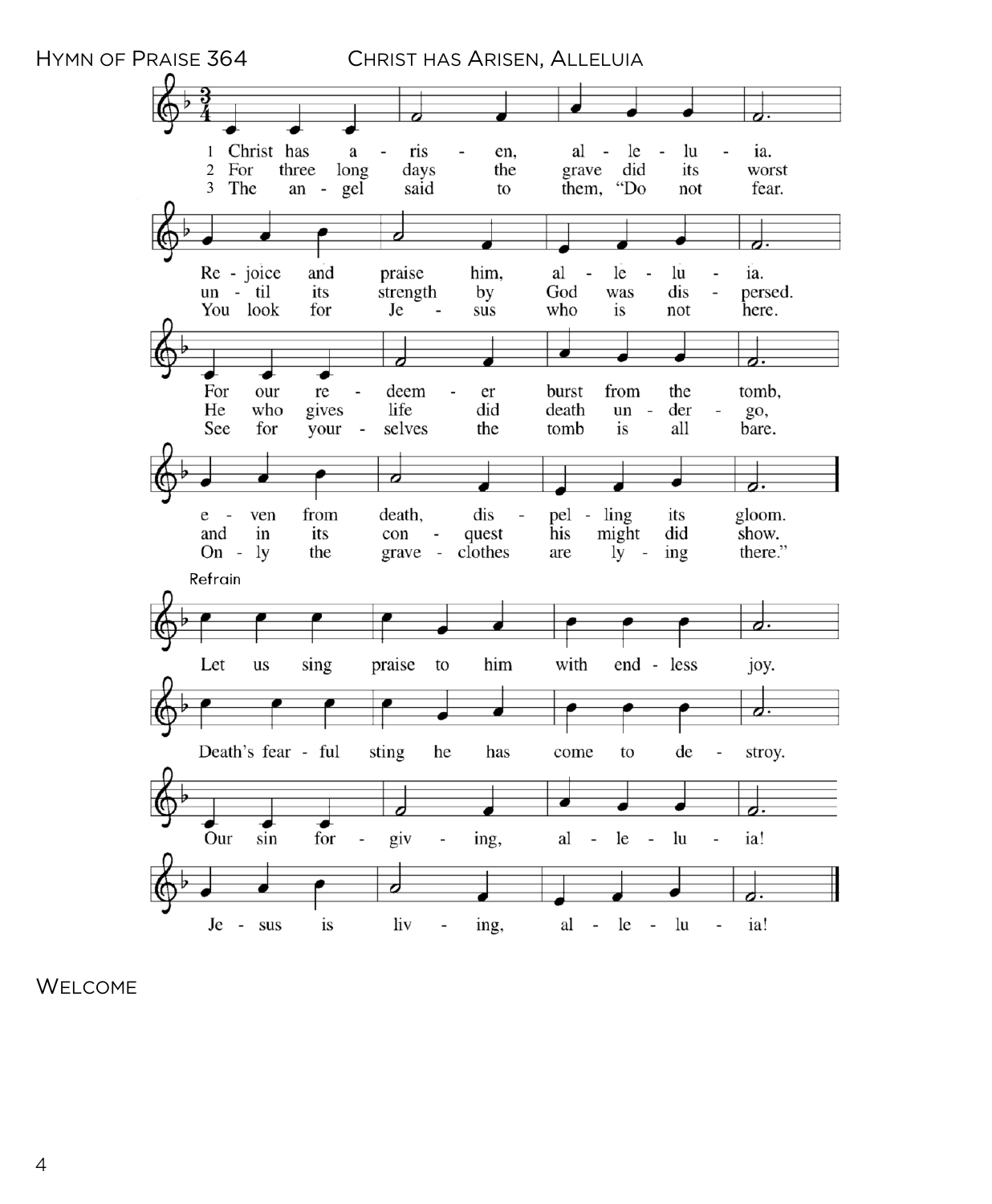### PRAYER OF THE DAY

L: God of mercy, we no longer look for Jesus among the dead, for he is alive and has become the Lord of life. Increase in our minds and hearts the risen life we share with Christ, and help us to grow as your people toward the fullness of eternal life with you, through Jesus Christ, our Savior and Lord, who lives and reigns with you and the Holy Spirit, one God, now and forever.

**C: Amen.**

STORY TIME **STORY TIME** 

SERMON 1 OF 2 PASTOR ROB ZAHN

### GOSPEL ACCLAMATION HALLE, HALLE, HALLELUJAH TRADITIONAL CARIBBEAN

 *sing before and after the songleader sings a verse* 



HOLY GOSPEL LUKE 24:1-12 NRSV

1 On the first day of the week, at early dawn, [the women] came to the tomb, taking the spices that they had prepared. <sup>2</sup>They found the stone rolled away from the tomb,  $3$ but when they went in, they did not find the body. <sup>4</sup>While they were perplexed about this, suddenly two men in dazzling clothes stood beside them. <sup>5</sup>The women were terrified and bowed their faces to the ground, but the men said to them, "Why do you look for the living among the dead? He is not here, but has risen. <sup>6</sup>Remember how he told you, while he was still in Galilee,  $7$ that the Son of Man must be handed over to sinners, and be crucified, and on the third day rise again." <sup>8</sup>Then they remembered his words, <sup>9</sup>and returning from the tomb, they told all this to the eleven and to all the rest. <sup>10</sup>Now it was Mary Magdalene, Joanna, Mary the mother of James, and the other women with them who told this to the apostles.  $\textsuperscript{1B}$ ut these words seemed to them an idle tale, and they did not believe them. <sup>12</sup>But Peter got up and ran to the tomb; stooping and looking in, he saw the linen cloths by themselves; then he went home, amazed at what had happened.

- L: The Gospel of the Lord.
- **C: Thanks be to God.**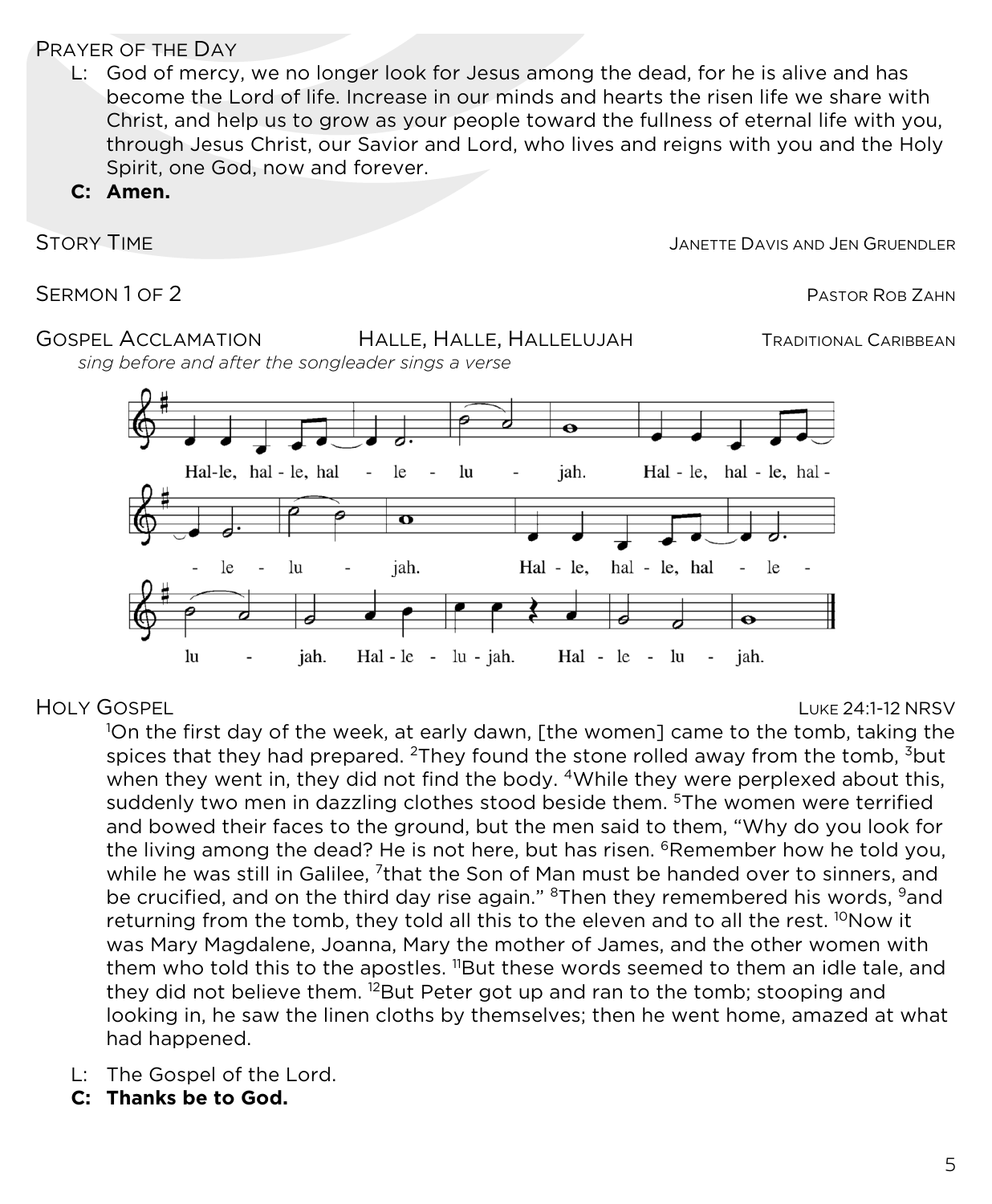GOSPEL ACCLAMATION HALLE, HALLE, HALLELUJAH TRADITIONAL CARIBBEAN

#### *sing twice*

#### **Halle, halle, hallelujah. Halle, halle, hallelujah. Halle, halle, hallelujah Hallelujah. Hallelujah.**

SERMON 2 OF 2 PASTOR ROB ZAHN



#### PRAYERS OF THE PEOPLE

L: On this day of resurrection joy, let us offer our prayers for ourselves, our neighbors, and our world.

*After each petition the congregation responds:*

L: Merciful God,

#### **C: receive our prayer.**

- L: We offer to you these petitions and those we carry in our hearts, trusting in your abundant and ever-present mercy.
- **C: Amen.**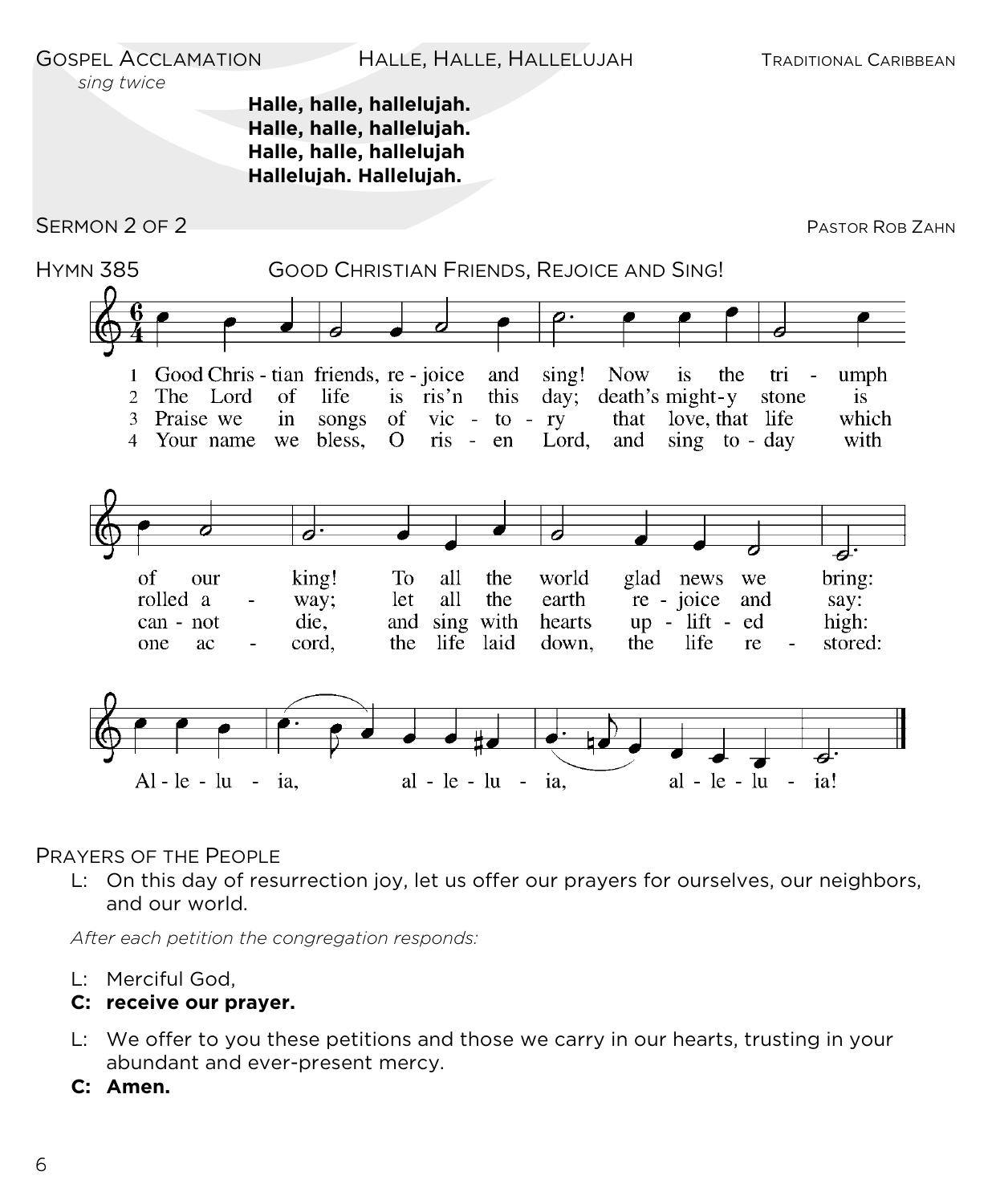PEACE

L: The peace of the Lord be with you.

**C: And also with you.**

OFFERING HE HAS THE POWER! (FROM THE MASS OF ST. AUGUSTINE) ZUMBRO LUTHERAN CHOIR LEON C. ROBERTS

#### GREAT THANKSGIVING

- L: The Lord be with you.
- **C: And also with you.**
- L: Lift up your hearts.
- **C: We lift them to the Lord.**
- L: Let us give thanks to the Lord our God.
- **C: It is right to give our thanks and praise.**

#### WORDS OF INSTITUTION

#### LORD'S PRAYER

- L: Lord, remember us when you come into your kingdom and teach us to pray.
- **C: Our Father, who art in heaven, hallowed be thy name, thy kingdom come, thy will be done, on earth as it is in heaven. Give us this day our daily bread; and forgive us our trespasses, as we forgive those who trespass against us; and lead us not into temptation, but deliver us from evil. For thine is the kingdom, and the power, and the glory, forever and ever. Amen.**

#### INVITATION TO COMMUNION

L: The risen Christ dwells with us here. All who are hungry, all who are thirsty, come.

#### COMMUNION OF THE PEOPLE

*Today we bless the bread and wine that will be brought by Care Ministers to those homebound members who are unable to be at worship. This offers our absent members a means of participating in the worship of the whole assembly.*

| HANDBELL VOLUNTARY (8AM AND 9:30AM) ALLELUIA |  | <b>BRIAN TERVO</b> |
|----------------------------------------------|--|--------------------|
| BEL CANTO HANDBELL CHOIR                     |  |                    |

ANTHEM JESUS IS RISEN FROM THE DEAD! LLOYD LARSON ZUMBRO LUTHERAN CHOIR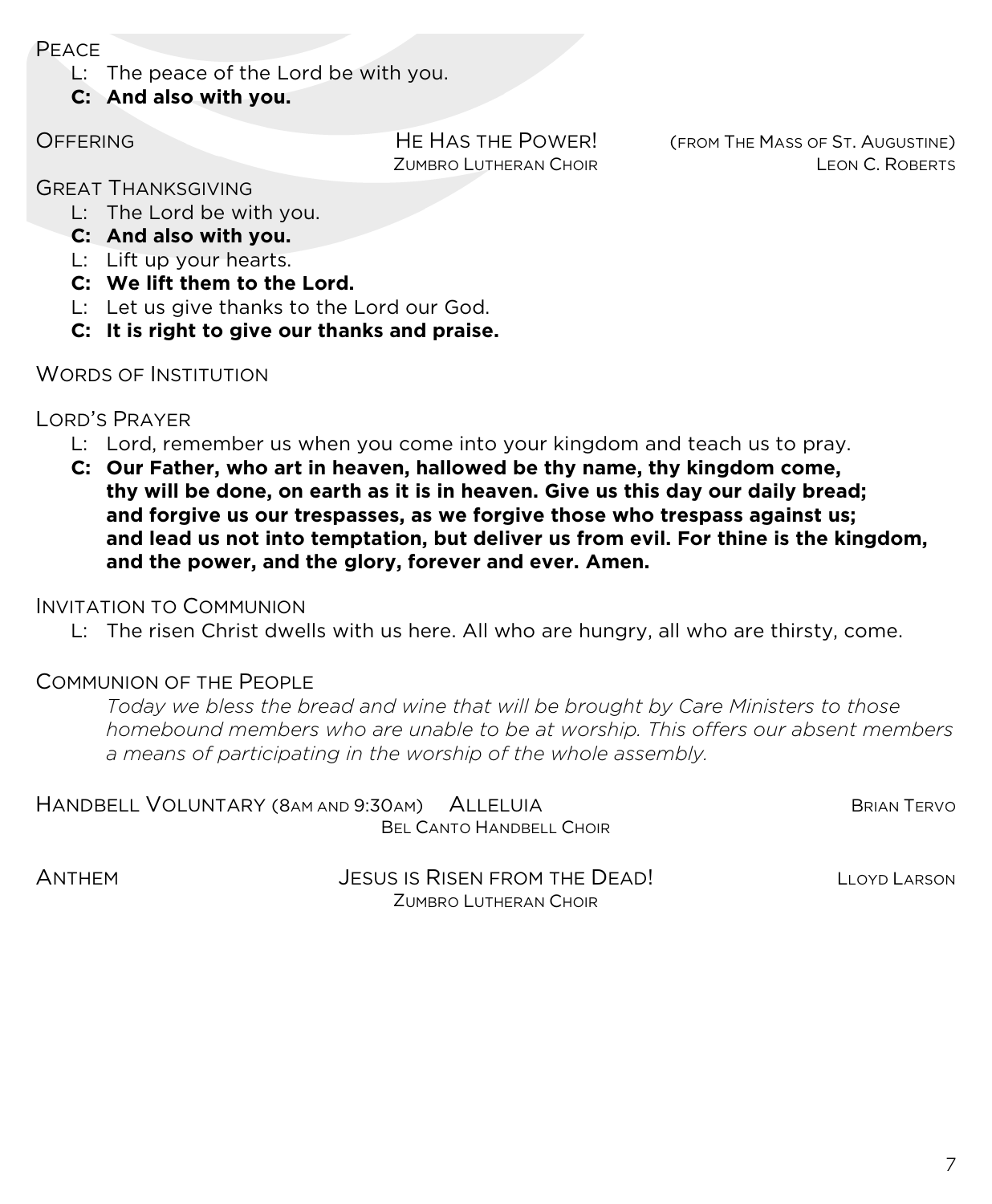

#### PRAYER AFTER COMMUNION

- L: We give you thanks, gracious God, for we have feasted on the abundance of your house. Send us to bring good news to all who need to hear it. Bless those who will share in this meal through the visits of our care ministers. May we be united at your table, whether in person or afar, strengthened by the richness of your grace in your Son, Jesus Christ.
- **C: Amen.**

#### **BENEDICTION**

- L: May the loving power of God, which raised Jesus to new life, strengthen you in hope, enrich you with his love, and fill you with joy in the faith.
- **C: Amen.**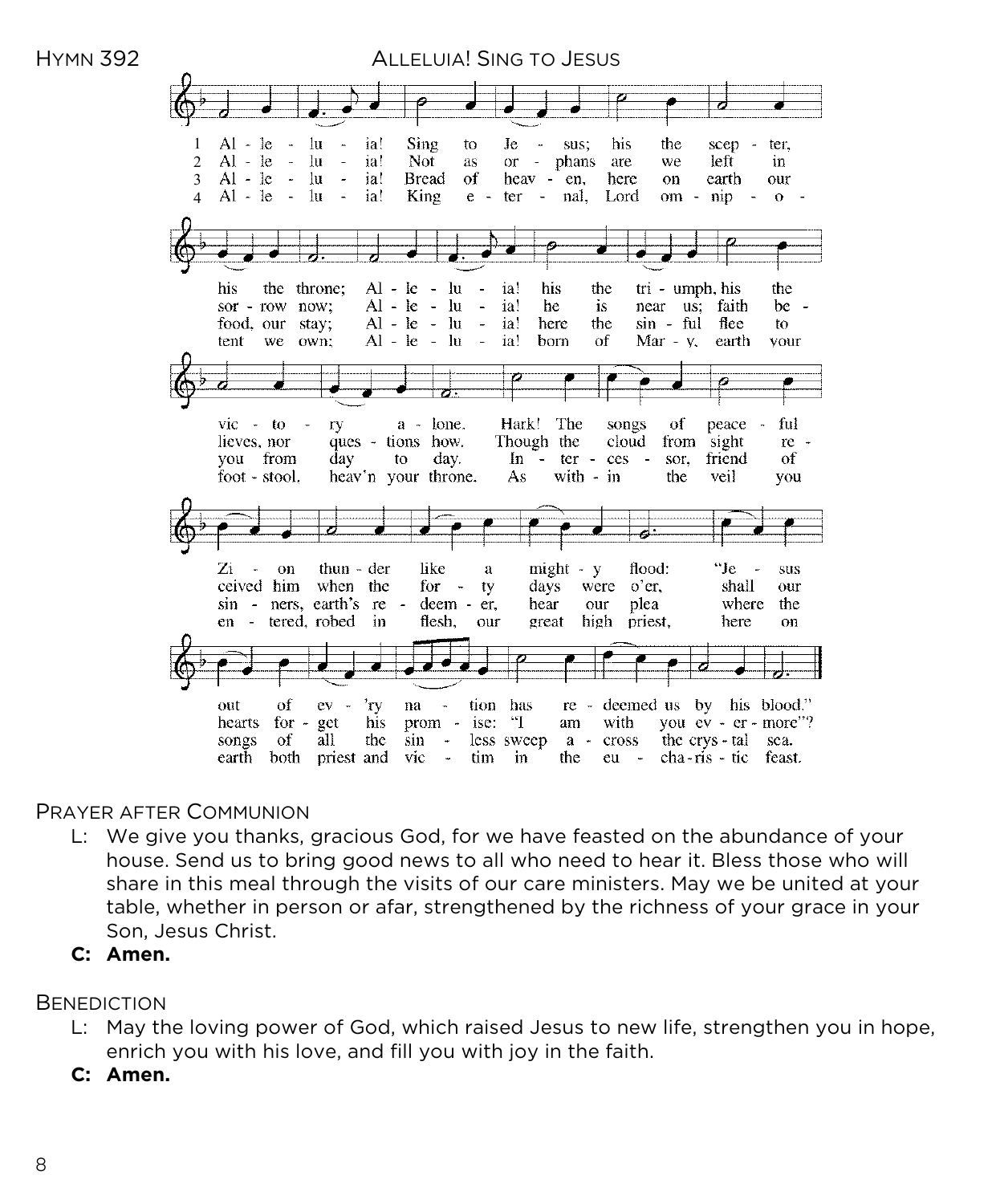#### HYMN 376 THINE IS THE GLORY

*During the second verse of the hymn, all who wish to sing the Hallelujah Chorus with the Zumbro Lutheran Choir are invited to the front of the sanctuary. Music will be provided.*



ANTHEM HALLELUJAH CHORUS (FROM *MESSIAH*) G.F. HANDEL ZUMBRO LUTHERAN CHOIR AND CONGREGATION

**SENDING** 

- L: Alleluia! Christ is risen.
- **C: Christ is risen indeed. Alleluia!**
- L: Go in peace. Tell what God has done.
- **C: Thanks be to God.**

POSTLUDE TOCCATA ON "AT THE LAMB'S HIGH FEAST WE SING" SALZBURG, ARR. ROBERT A. HOBBY KRISTY GIERE, ORGAN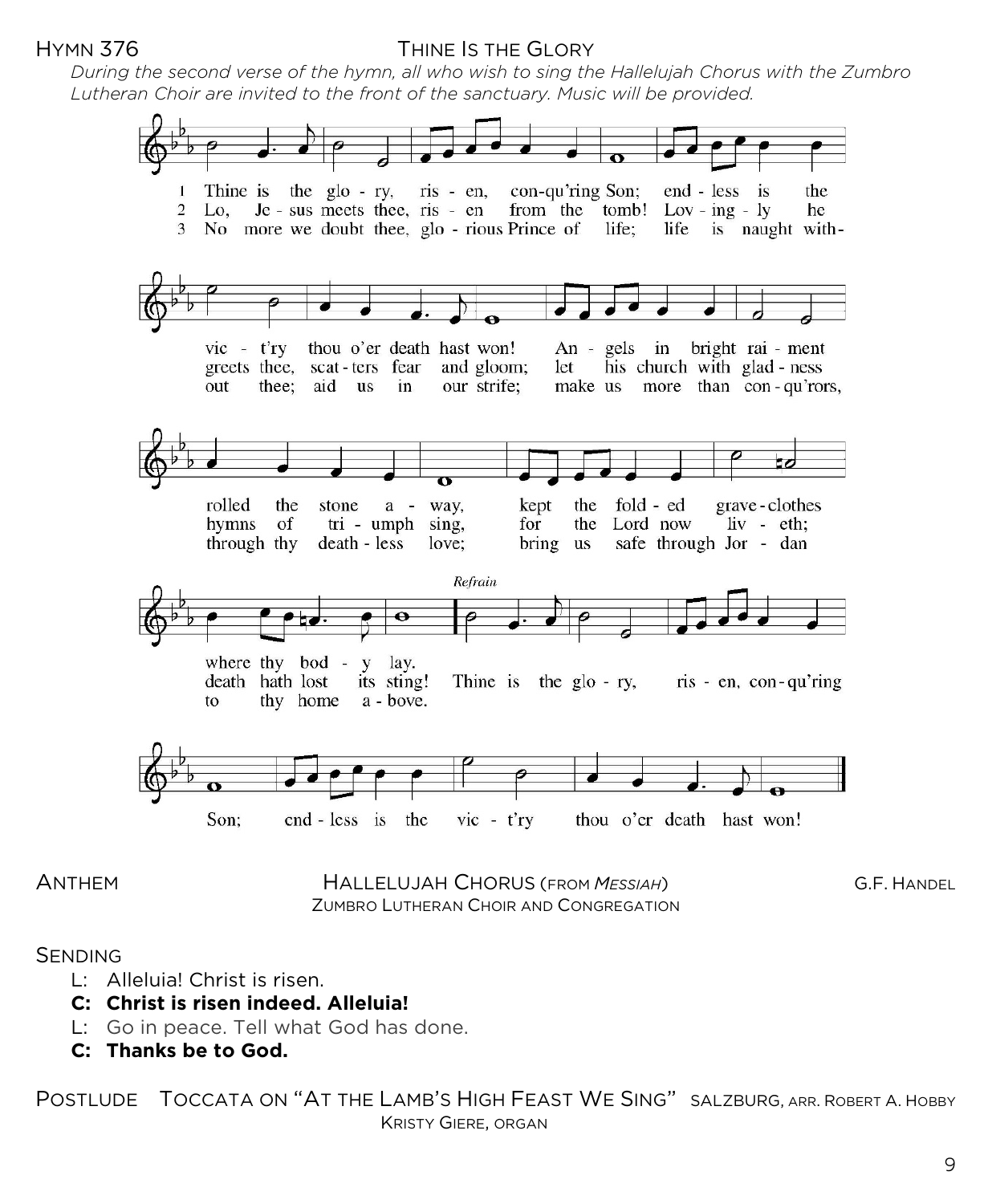#### WORSHIP LEADERS TODAY

**PROCLAIMER**-Pastor Rob Zahn; **WORSHIP LEADERS**-Pastor Shelley Cunningham, Pastor Tim Rotman; **ORGANIST**-Kristy Giere; **LECTORS**-Bill Horlitz (8am); Ruth Johnson (9:30am); Paul Bye (11am); **CROSSBEARERS**-Mike Holmes (8am); Sarah Perrotti (9:30am); Erikka Giere (11am); **SINGING**-Zumbro Lutheran Choir, Bob Gieredirector; **SONGLEADER**-Janette Davis; **HANDBELLS**-Bel Canto Handbell Choir, Don Schlosnagle, assistant director; **PROCESSIONAL BELL TREE**-Andy Larson; **ZUMBRO BRASS ENSEMBLE**-Bruce Bonnicksen, John Lieske, Paul Robelia (trumpet); Jane Peloquin Fink, Allison Robelia (horn); Joe Ahrens, Matt Hafar, Dan Van Dyke (trombone); Jim Isaak (tuba); Erik St. Louis (timpani); Alan Hansen, director; **ASSISTING PIANISTS**-Susan Henke, Ralph Schornack; **GREETERS**-Jan and Rich Vetter (8am); Mary Jo and Dan Kelly (9:30am); Wayne Vogt (11am); **USHERS**-Marge Breuer, Bruce Horazdovsky, Rebecca and Rob Nesse, Milt Tostrud, Pamela Vetter, Luanne Wussow (8am); Gary Austin, Judy and David Clayton, Karen and Jeff Lansing, Sandy Nieland, Milt Tostrud, Luanne Wussow (9:30am); Gloria and Ron Bonnicksen, Wayne DeBruin, Gene Flaten, Sandy Nieland (11am); **COMMUNION ASSISTANTS**-Evy and Paul Baker, Carole Bitz, Marne and Chris Gade, Ruth Monson, Connie and Bob Saunders, Jan and Rich Vetter (8am); Ann and Chuck Beatty, Stella, Hazel and Vivian Beatty, Janette Davis, Marie Dokken, Diana Fink, Ruth Johnson and Phil Quanbeck, Ruth Monson (9:30am); Janette Davis, Erikka Giere, Wayne Vogt (11am)

Portions of the liturgy are from Sundays and Seasons.com. © 2022 Augsburg Fortress. All rights reserved. Reprinted by permission under Augsburg Fortress Liturgies Annual License #23803. New Revised Standard Version Bible, © 1989, Division of Christian Education of the National Council of the Churches of Christ in the United States of America. Used by permission. All rights reserved. "Jesus Christ is Risen Today," Public Domain. "Christ Has Arisen, Alleluia/Mfurahini, Haleluya." Words: tr. Howard S. Olson, ©1977 Augsburg Fortress Publishers. Reprinted with permission under ONE LICENSE #A-710913. All rights reserved. Music: Public Domain. "Halle, Halle, Hallelujah." Words and music: Public Domain. "Good Christian Friends, Rejoice and Sing!" Words: Cyril A. Alington, ©1958, 1986 Hymns Ancient & Modern. Reprinted with permission under ONE LICENSE #A-710913. All rights reserved. Music: Public Domain. "Alleluia! Sing to Jesus." Words and music: Public Domain. "Thine is the Glory." Words and music: Public Domain. Closing benediction posted from the Third Space website. http://third-space.org.uk/blog. Used by permission Livestreaming License: Christian Copyright Solutions WORSHIPcast license #11147. CVLI License #504398782.

### **Prayers for God's Good Care:**

Diane Kinneberg Lyle Smith

#### **Sympathy to:**

Gene Flaten and family on the death of his wife Nira. (A celebration of life service will be held at Zumbro on Saturday, May 14 at 11am. Visitation will take place at 10am.)

The family of Elva McFarlin. (A private family service is planned.)

#### **Congratulations to:**

John and Amber Gilbertson on the baptism of their baby girl Ensley Montana Gilbertson on Saturday, April 16.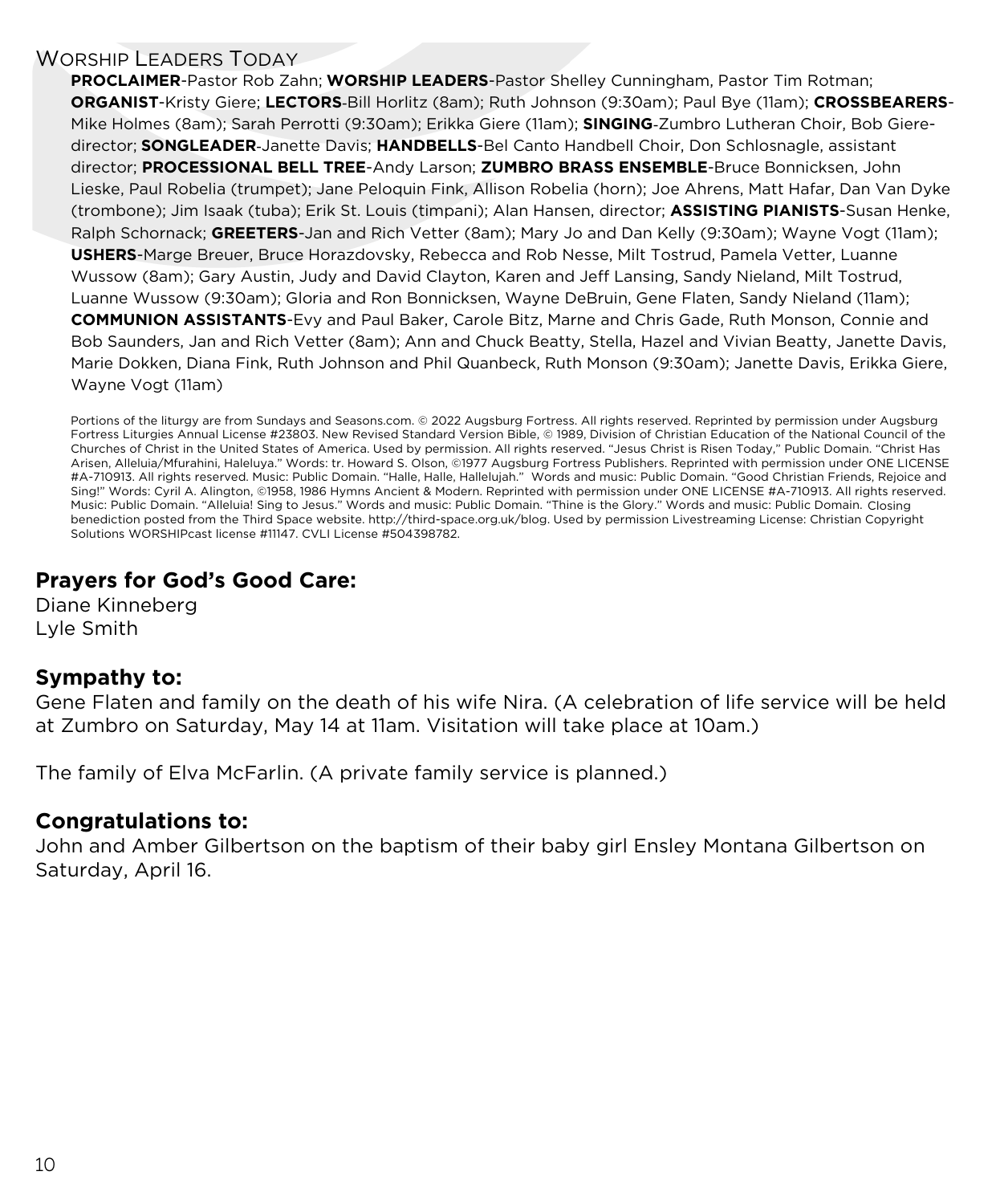## **EASTER FLOWERS**

#### SPECIAL THANKS TO CAROUSEL FLORAL GIFT AND GARDEN

Bahr, Gloria Given by Gloria Bahr

Horntvedt, Dianna and Les In memory of Jack Hawkins Emily Schmidt Phil Quanbeck Kolling, Bill In memory of Judy Kolling Lansing, Karen and Jeff In memory of Ila Uptagraft Lawrence, Cliff and Kathy In memory of Mike Brown Melin, Sharryn and Tim In honor of their family Miller, Bill and Elaine In memory of Barb Borgen

Bailey, Ed and Jan In honor of their children and grandchildren Beatty, Ann and Chuck In honor of the Zumbro Lutheran Church staff Bitz, Carole and Kerm In honor of their children and grandchildren Boehm, Susan and Larry In honor Rollie Erickson and in memory of Barbara Erickson Boehm, Susan and Larry In honor of Jean Hobart and in memory of Al Hobart Boehm, Susan and Larry In memory of Glenda Erickson Boehm, Susan and Larry In honor of Natalie Boehm and Kyle Boehm Boyer, Leslie In honor of her children: Christian Dwyer (and spouse, Megan), Ethan Dwyer, and Gretchen Dwyer Boyer, Leslie In memory of father, Tony Boyer and in honor of mother, Maxine Boyer Brandt, Elaine In memory of D. Willie Brandt Brooks, Bob and Jan In memory of Millard and Marie Brooks and Arnold and Ruth Steege Christeson. Eleanor In memory of husband, Ken Christeson Christensen, Virginia In memory of Don Christensen Craigo, Paula and John Lieske In memory of Bobby and Delene Craigo and Robert Lieske Dalquist, Scott and Vikki In memory of Gregg and Laverne Orwoll Dalzell, Connie and Kent In memory of Don Wolf and Mary Wolf-Ludwig Dartt, Betsy and Nancy Haglof In memory of Gretchen Logan<br>Durst, Alice and Allen In memory of Paul and Patrick In memory of Paul and Patrick Ellson, Liz and Mark In memory of Howard and Alice Riess Gill, Jennie and Kirk In memory of Robert and Beverly Gill Hanson, Chuck In memory of Donna Hanson Hollister, Kathy and family In memory of Randy Hollister Holmes, Leah and Mike In memory of William and Jennie Holmes and Garfield Ross Huntington, Melanie and In memory of Marlou Huntington Jenkins, Bob and Sue In memory of Paul Jenkins and Lorraine and Florraine Williams Johnson, Ruth and In memory of Helen L. Johnson

Kelly, Dan and Mary Jo Given by Dan and Mary Jo Kelly Kelsch, Alex and Darcy In memory of Bernie Bandel and in honor of Greg Kelsch Kinneberg, Diane and Earl In memory of our parents and brother Krueger, Paul and Sandra In memory of grandson, Josh Sabbahn and mother, Virginia Schiro Meiers, Sonja and Bill In memory of Earl and Al Boyum and Albert and Shirley Meiers Molde, Dorothy In memory of Sherman Molde Morton, Kathy In memory of James and Grace Jacobs<br>
Nagel, Bruce In memory of Jeanette Nagel In memory of Jeanette Nagel